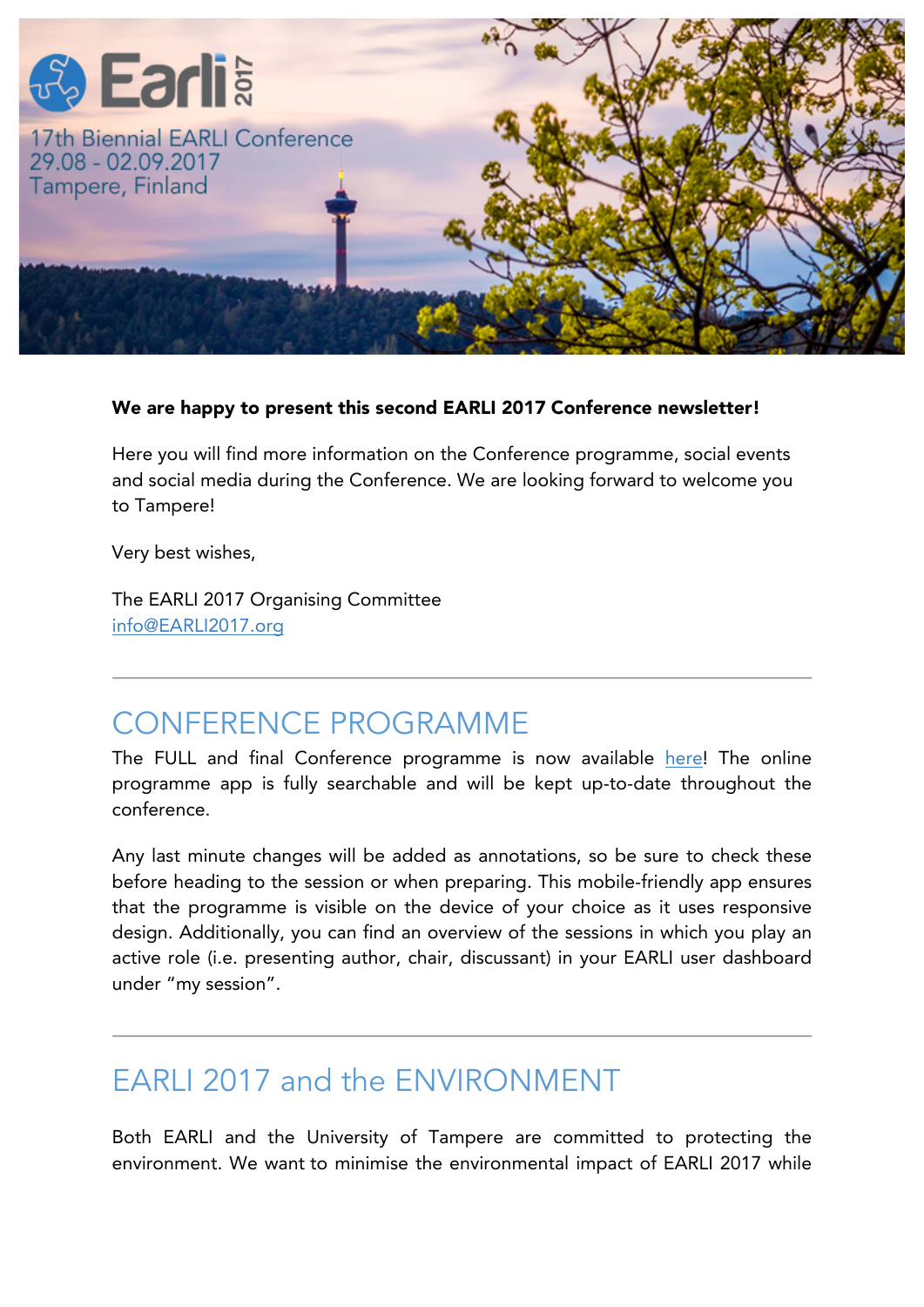at the same time ensuring a qualitative conference experience. In light of these efforts, we are printing a limited amount of conference programme books which you can find at various places at the conference venue. This will replace the individual programme books in your conference bag.

We also encourage you to return your lanyards and nametags upon leaving the Conference. You will find dedicated collection boxes for conference materials dotted around the Conference venue.

EARLI will reward a number of participants who handed in their nametags with a free EARLI membership for 2018!

# GETTING TO AND AROUND IN TAMPERE

Please check our travel and accommodation page when organising your travel to Tampere.

Tampere has much to offer to both lovers of nature and culture! If you have yet to experience the Finnish sauna, you simply must try it in Tampere. Or visit the world's only Moomin Museum. There is more information available on our leisure section to make your Tampere experience unforgettable.

# FLEXIBLE LUNCHES

EARLI highly values your time, which we realise is often too limited at our EARLI conference. Therefore, lunches at EARLI 2017 will be fully flexible, allowing you to plan your lunch depending on your individual conference schedule. You can enjoy lunch based on your dietary preferences and flavor of the day in four restaurants throughout the conference from **10:30 - 15:00**. (menus can be found here)

- University Restaurant UTA Main building, 2. Floor
- Restaurant Minerva- UTA Pinni B, 2. Floor (not on Saturday)
- Sodexo Restaurant Linna UTA Linna Building, 2. floor
- Restaurant Tuhto Tampere Hall (not on Saturday)

Lunch vouchers will be provided upon registration, and can be used in any of the lunch areas.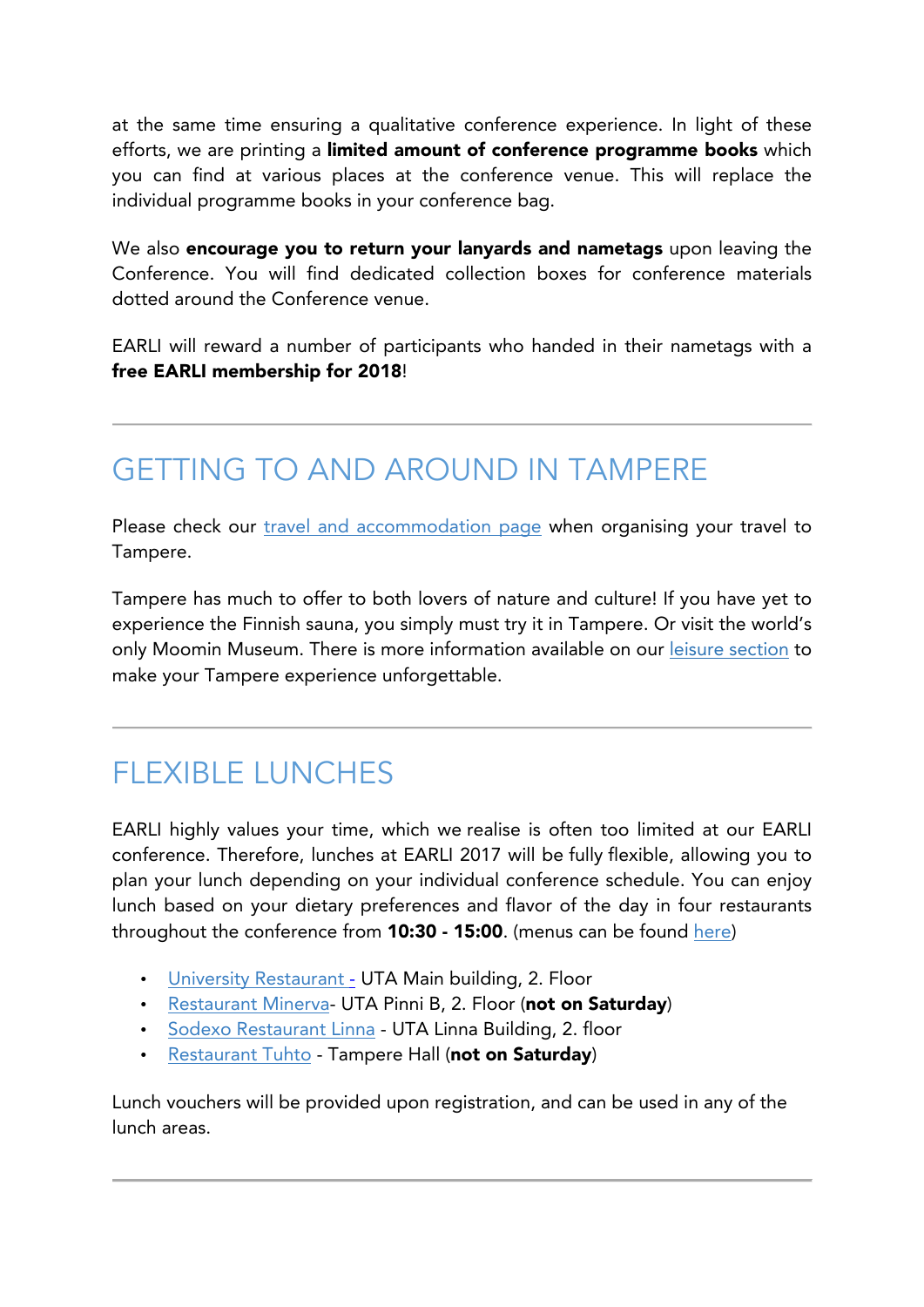# PRACTICALITIES

#### Internet Access

Free Wi-Fi is accessible throughout the conference venue through the UTAPAC Wi-Fi network (access code can be found on your nametag). Tampere Hall has its own Wi-Fi network: access codes can be obtained at the service desk on-site.

#### Guide for chairs

We would like to express our gratitude for those people who volunteered as chairs for the upcoming conference. For those of you who are unfamiliar with chairing a session, we have uploaded a quide for chairs.

#### Preparing your presentation

For regular sessions, we ask each presenter to check the online programme for any last minute changes and to show up at least five minutes prior to the start of their presentation. This will allow you sufficient time to introduce yourself to the chair of the session and set up your presentation. All rooms are equipped with a PC, internet connection and projector. If you have any further special needs or other requirements for your presentation, please contact the local organisers at utaconferences@uta.fi.

Mac users are kindly asked to bring their VGA adapters if they wish to use their Mac for presentation purposes.

#### Printing your poster

If you are presenting a poster in JURE 2017 or in EARLI 2017 and you want to print it in Tampere, please contact:

Kopioniini Oy, address: Åkerlundinkatu 2 A, 33100 Tampere Email: tampere@kopioniini.fi Phone: +358 10 6803 470

### GALA DINNER

The EARLI 2017 Gala Dinner will be served in Park Hall at Tampere Hall, the largest conference centre of Scandinavia! We warmly welcome all diners on Friday